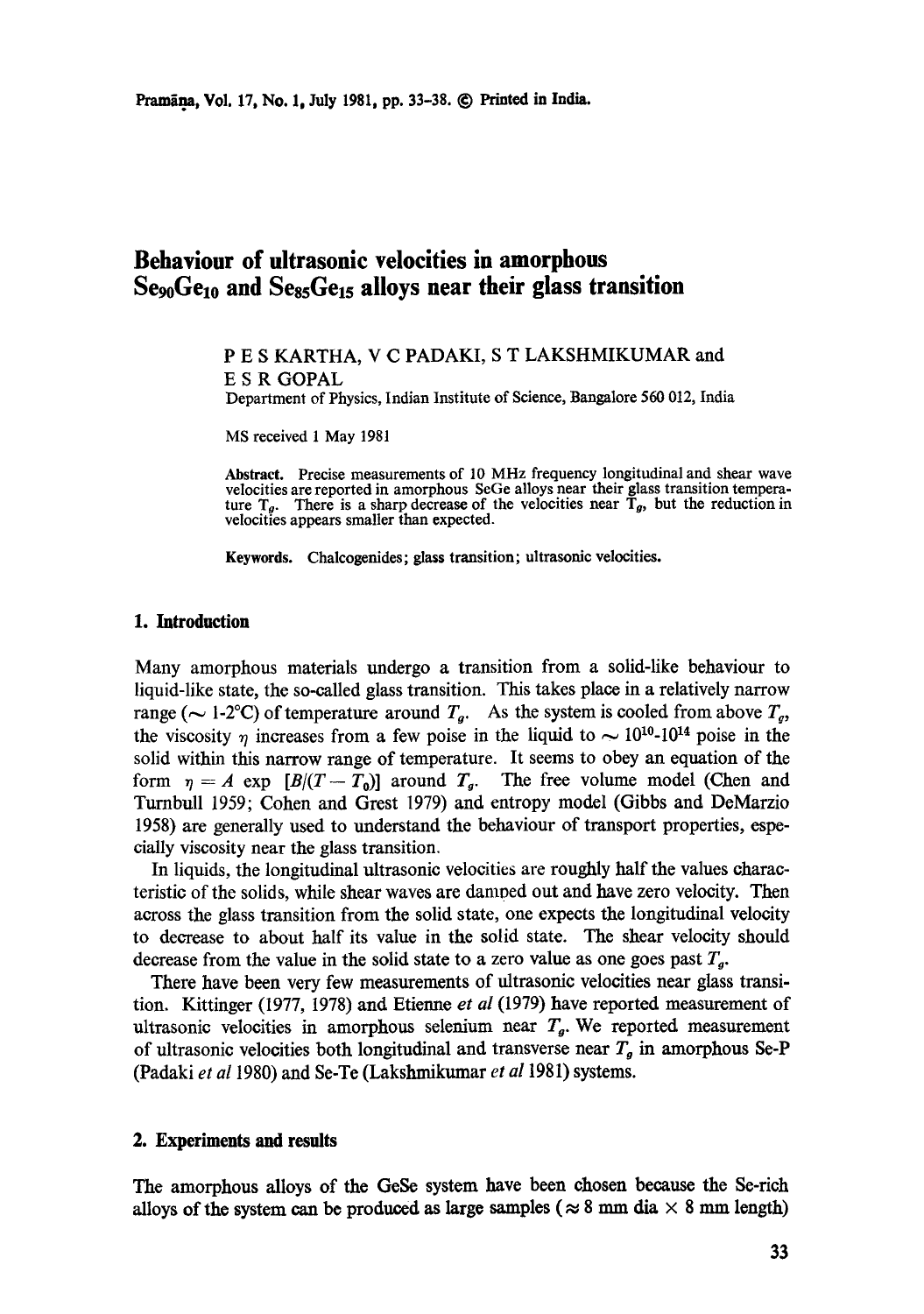without too much of difficulty. The samples also have very little of internal voids, which helps in the ultrasonic measurements. Moreover earlier work (Ota et al 1978) has shown that the glass transition temperature  $T<sub>g</sub>$  is reasonably low, being about 102°C for  $Se_{85}Ge_{15}$  and about 87°C for  $Se_{90}Ge_{10}$  samples.

Longitudinal and transverse velocities in amorphous  $Se_{90}Ge_{10}$  and  $Se_{85}Ge_{15}$  samples have been measured using a pulse echo interferometer (Srinivasan *et al* 1975) Kartha *et al* 1980) based on McSkimin pulse super position technique (McSkjmin 1961; Papadakis 1976). The measurements are made while the sample is slowly heated at an average rate of 5-6 K/hour. The results of the ultrasonic measurements near the glass transition are shown in figures 1 to 4 where longitudinal and transverse



Figure 1. Longitudinal wave velocity in amorphous  $Ge_{15}Se_{85}$  sample plotted against temperature.



Figure 2. Transverse wave velocity in amorphous  $Ge_{15}Se_{85}$  sample plotted against **temperature.**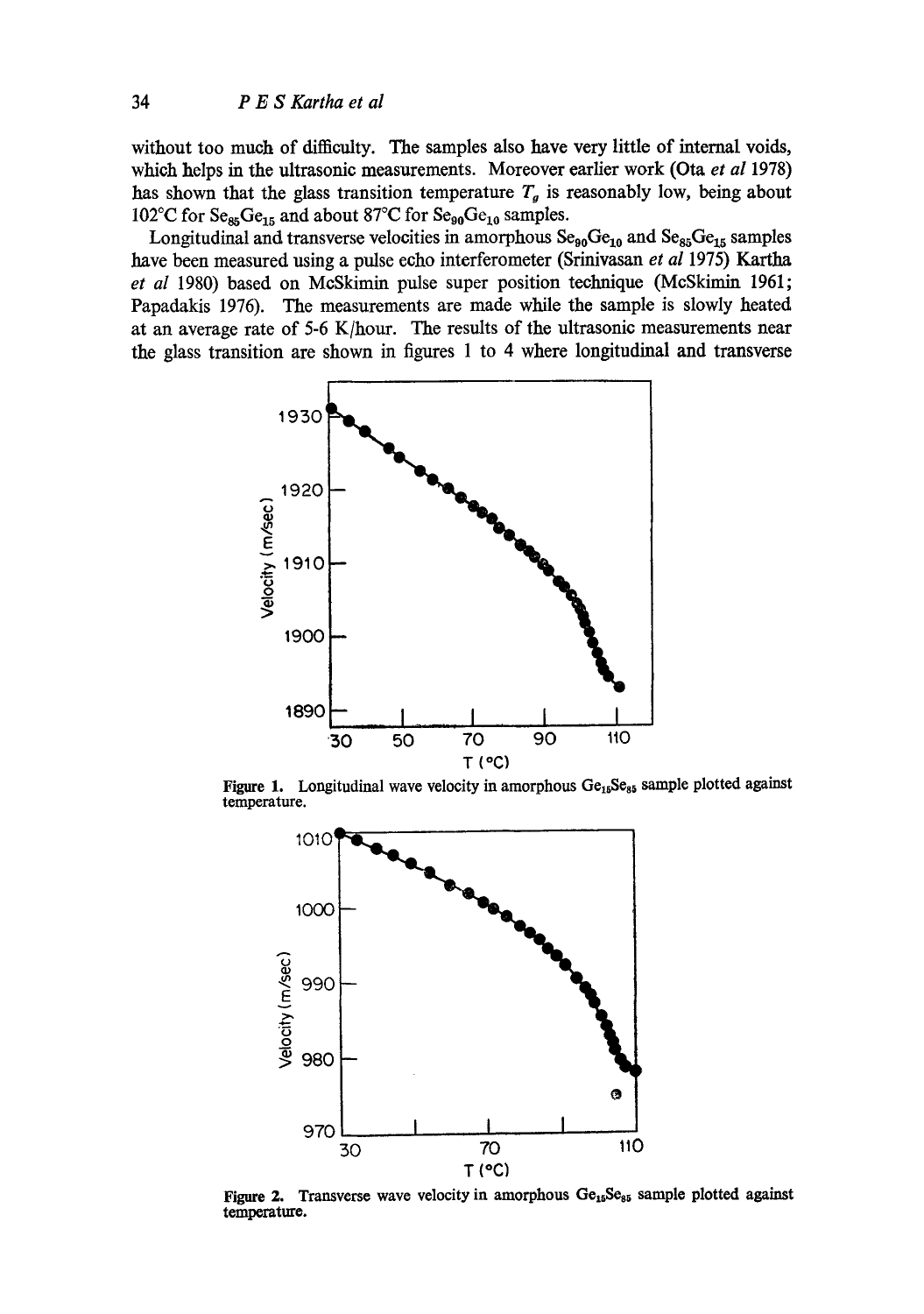

Figure 3. Longitudinal wave velocity in amorphous  $Ge_{10}Se_{90}$  sample plotted against temperature.



Figure 4. Transverse wave velocity in amorphous  $Ge_{10}Se_{90}$  sample plotted against temperature.

velocities in  $Se_{85} Ge_{15}$  and  $Se_{90} Ge_{10}$  alloys are presented. The longitudinal velocities are around 1900 m/see and the shear velocities around 900 m/see. These are roughly 50 % of the values typical of crystalline solids. Figures 5 and 6 show the variation of  $(1/v)$   $(dv/dt)$  as a function of temperature.

 $P. -3$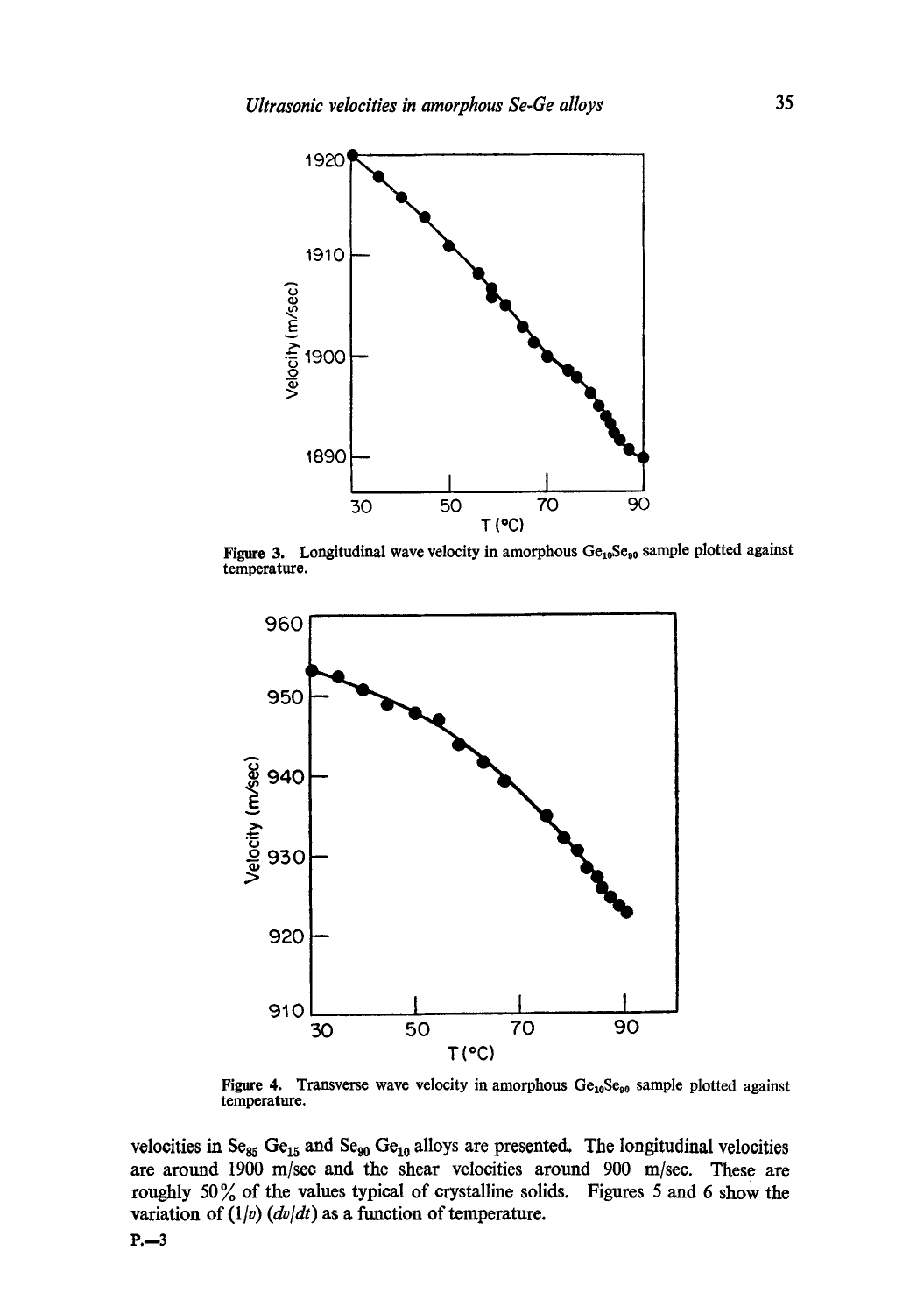

**Figure 5.** Normalized temperature coefficient of longitudinal and transverse wave velocities in amorphous  $Ge_{15}Se_{85}$  sample plotted against temperature.



Figure 6. Normalized temperature coefficient of longitudinal and transverse wave velocities in amorphous  $Ge_{10}Se_{90}$  sample plotted against temperature.

#### **3. Discussion of results**

As discussed earlier one should expect the velocity to decrease above  $T<sub>a</sub>$ , from the definition of glass transition which represents the transition from liquid to a glass. The basic ideas of propagation of acoustic waves in viscoelastic material have been discussed by many workers and are summarized by Landau and Lifshitz, (1958). According to this picture, when a highly viscous liquid is deformed, the mechanical deformations exist for a time  $\tau$  after the deformation force is removed. If  $\omega$  is the frequency of mechanical disturbance (the acoustic waves in the present ease) then for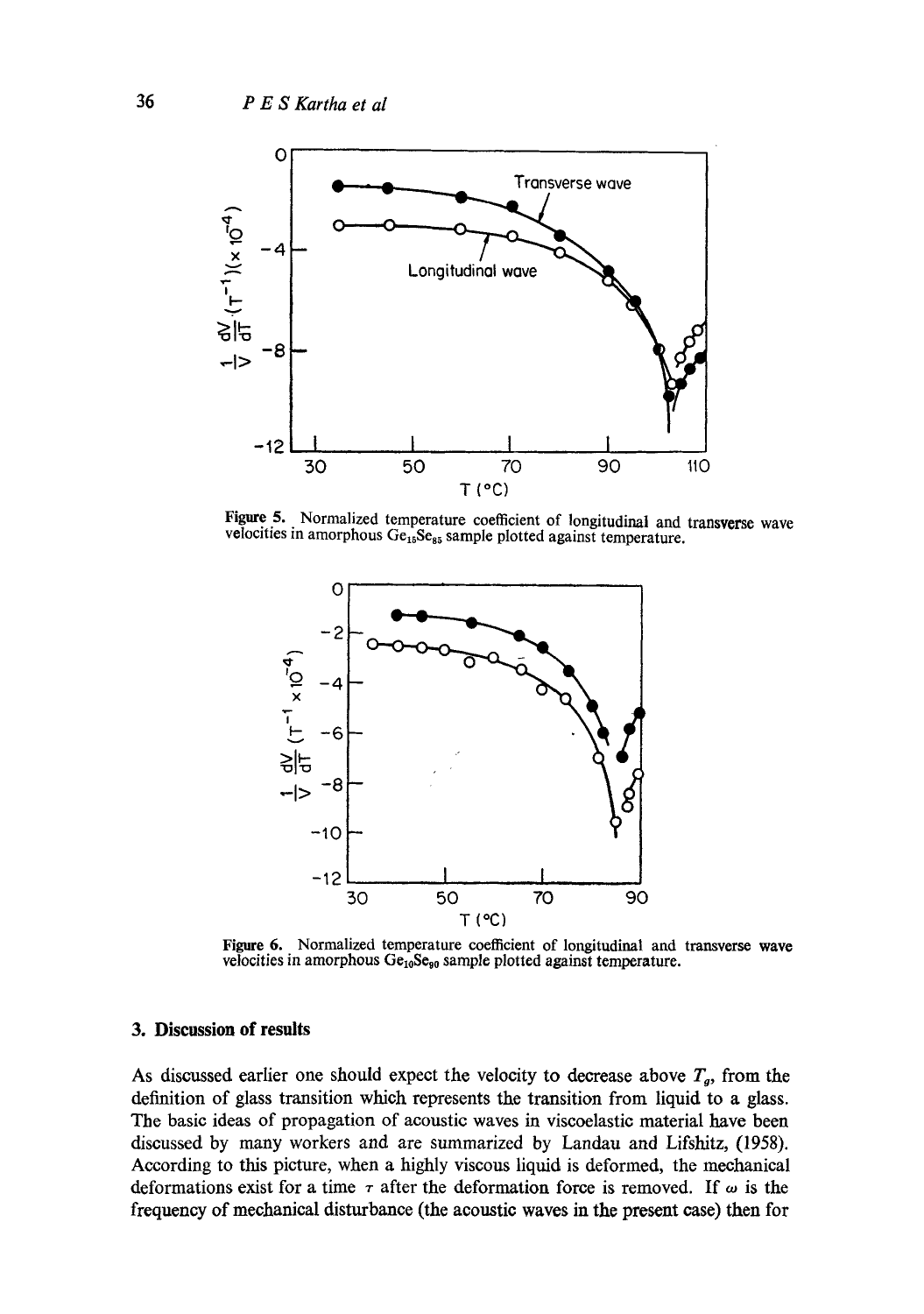$\omega$   $\tau$  > 1, the material behaves as a solid and for  $\omega$   $\tau$  < 1, it behaves like a liquid.  $\tau$  is related to  $\eta$  and the modulus of rigidity  $\mu$  by  $\eta \propto \tau \mu$ .

On this basis one can start explaining the behaviour of the ultrasonic velocities in the present samples. As one goes above  $T_g$ , it is known that  $\eta$  decreases exponentially. Gradually the rigidity disappears and shear waves would propagate only if  $\omega \tau > 1$ . Thus one expects the ultrasonic velocities to decrease rapidly above the glass transition. For the transverse waves, the velocity should go to zero, well above the  $T<sub>g</sub>$ and the longitudinal velocity should asymptotically attain the value in the liquid near  $T_m$ .

The velocity of transverse wave is about 1000 m/sec and that of longitudinal wave is about 1900 m/see in the present glasses. If one expects the longitudinal and transverse velocities to be substantially smaller in the liquid phase, then the slow decrease in the velocities above  $T<sub>g</sub>$  is not clear. The total change in the velocities from room temperature to  $T<sub>g</sub>$  is quite small (30 to 40 m/sec). One expects that the velocities should start decreasing well away from  $T_a$ . Further the decrease in velocity is pronounced at  $T<sub>g</sub>$  and then levels off as shown in figures 5 and 6. It should be mentioned that a similar behaviour of  $(1/v)$  *(dv/dt)* is reported for amorphous selenium (Kittinger 1978) and other chalcogenide systems (Padaki *et al* 1980; Lakshmikumar *et al* 1981).

An attempt to measure velocities well above  $T<sub>g</sub>$  has not been possible because of the failure of the bonding material. The bond used was CIBA araldite. It seems that soon after the transition takes place to liquid phase, the changes in the mechanical properties of the sample affect the seal and the echoes disappear. This is observed both in longitudinal and transverse velocity measurements in both the compositions.

Another factor is also to be considered, namely the deformation of the viscoelastic material above  $T<sub>q</sub>$  under its own weight and the small spring loading provided on the sample to keep the sample transducer assembly in position. This would introduce a contraction in the sample after the transition. Since the velocity calculations are done taking the room temperature length of the sample (in the absence of thermal expansion data) the actual changes in velocity are probably slightly obscured by the changes in the length due to sample contraction.

The temperature at which the minimum in  $(1/v)(dv/dt)$  is observed coincides reasonably for both longitudinal and shear waves as seen in figures 5 and 6. The  $T<sub>g</sub>$  observed in the velocity measurements are very close to the values reported earlier (Ota *et al* 1978) and obtained by us from DSC plots. The  $T<sub>g</sub>$  values obtained in the experiments are 86°C and 104°C for amorphous  $Se_{90}Ge_{10}$  and  $Se_{85}Ge_{15}$  samples respectively.

#### **Acknowledgements**

The authors wish to thank the PL-480 authorities for financial assistance during the early part of the work. More recently thanks are due to the Council of Scientific and Industrial Research, New Delhi for a fellowship to VCP and the National Thermophysical Properties Programme for support to Mr. S T Lakshmikumar.